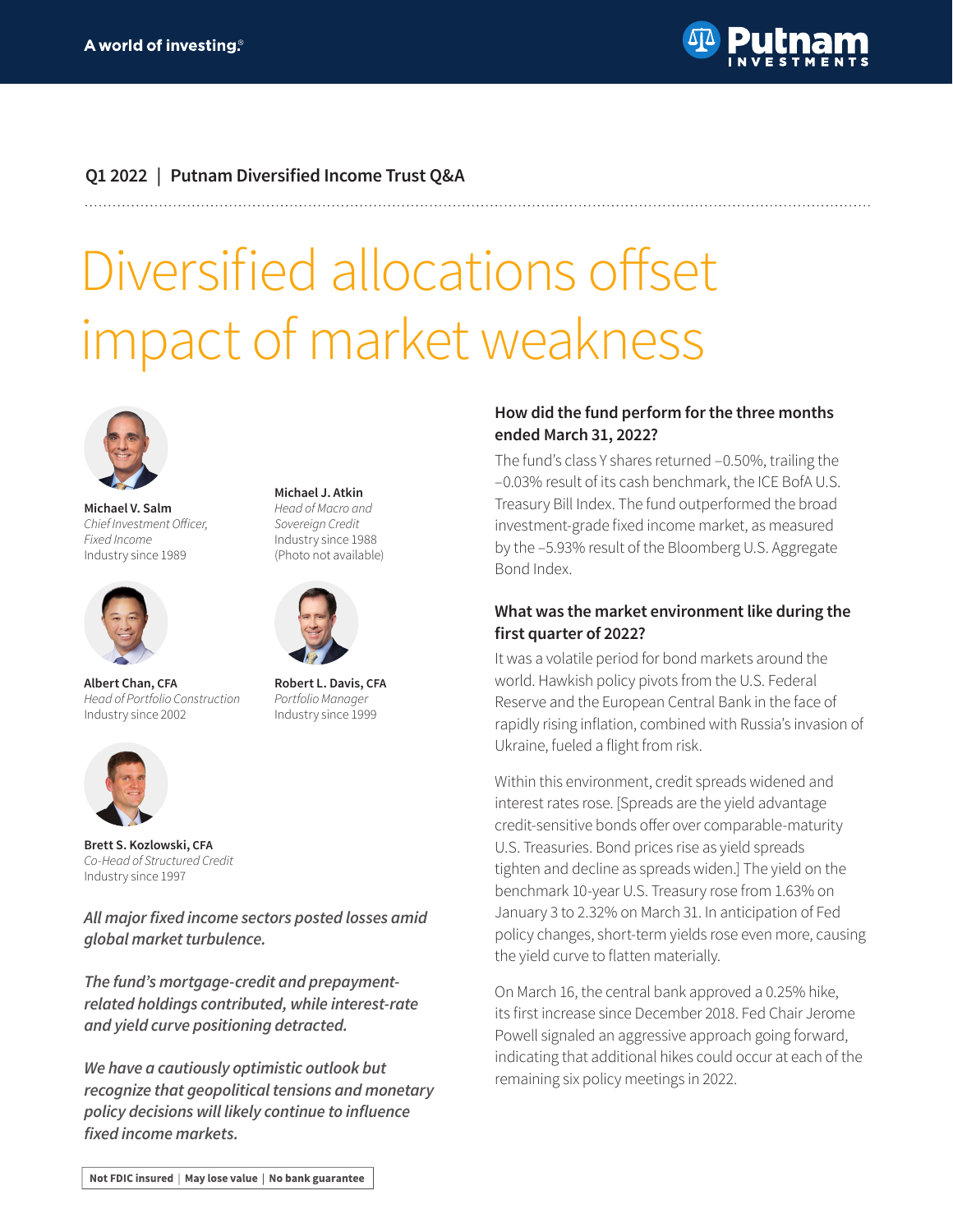From a sector perspective, all fixed income categories posted losses. Treasury Inflation-Protected Securities [TIPS] held up better than the broad fixed income market, aided by rising inflation. Investment-grade corporate credit, meanwhile, was among the poorer performers, given its relatively high interest-rate sensitivity.

Outside of fixed income, commodities had their best quarter in more than 30 years, as Russia's invasion of Ukraine fueled a rally in markets from oil to wheat and metals. U.S. crude oil prices climbed 32%, ending the quarter at \$100.28 per barrel. Major stock indexes in the U.S. and overseas suffered their worst quarterly performance in two years.

## **Which holdings and strategies aided the fund's performance?**

Mortgage credit holdings added the most value this quarter, led by an allocation to commercial mortgagebacked securities [CMBS]. Our investments consisted of cash bonds along with synthetic exposure via CMBX. By way of explanation, CMBX is a group of tradeable indexes that each reference a basket of 25 CMBS issued in a particular year. Despite broader market volatility, the continued reopening of the economy and the success of vaccines helped many types of property recover, which, in turn, boosted our CMBS positions.

Strategies targeting prepayment risk also contributed, driven by our mortgage basis positioning. Our strategy received a lift early in the period, following the release of the minutes from the Fed's December policy meeting. The minutes indicated the central bank might sell its holdings of government-agency mortgage-backed securities [MBS] more rapidly than investors originally anticipated. By way of explanation, our mortgage basis strategy seeks to capitalize on the difference between longer-term U.S. Treasury yields and the interest rates on 30-year home mortgages.

## **What about detractors?**

Interest-rate and yield curve positioning moderately detracted this quarter. The fund's duration positioning and quantitative model weighed on performance as Treasury yields rose sharply. On the plus side, the portfolio benefited from an increase in real interest rates during the quarter. [Real interest rates adjust for the effects of inflation by subtracting the actual or expected rate of inflation from nominal interest rates.]

An allocation to high-yield corporate credit was a further detractor. High-yield spreads widened in January and February amid the exodus from riskier parts of the market. The asset class recovered somewhat in March as investors sought to capitalize on more attractive valuations.

Holdings of emerging market [EM] debt also worked against performance this quarter. The turmoil resulting from Russia's invasion of Ukraine hit EM bonds particularly hard in February. Similar to high-yield credit, EM debt rebounded a bit in March but not enough to fully offset earlier weakness.

Our active currency strategy also detracted, primarily because our long exposure to the Japanese yen weakened significantly versus the U.S. dollar during March.

## **What are your current views on the major sectors in which the fund invests?**

Overall, we have a cautiously optimistic outlook but recognize that geopolitical tensions and monetary policy decisions will likely continue to influence fixed income markets.

Looking first at high-yield corporate credit, our view is moderately constructive. We have a positive outlook for high-yield market fundamentals and the overall supplyand-demand backdrop. That said, we anticipate continued bouts of volatility given the conflict in Ukraine, the pace of Fed rate hikes, and potentially negative effects on energy supplies from sanctions on Russia. Our view on valuations is more neutral, given the relative tightness of yield spreads in the market as of quarter-end. Spreads widened during the quarter but remain tight by historical standards.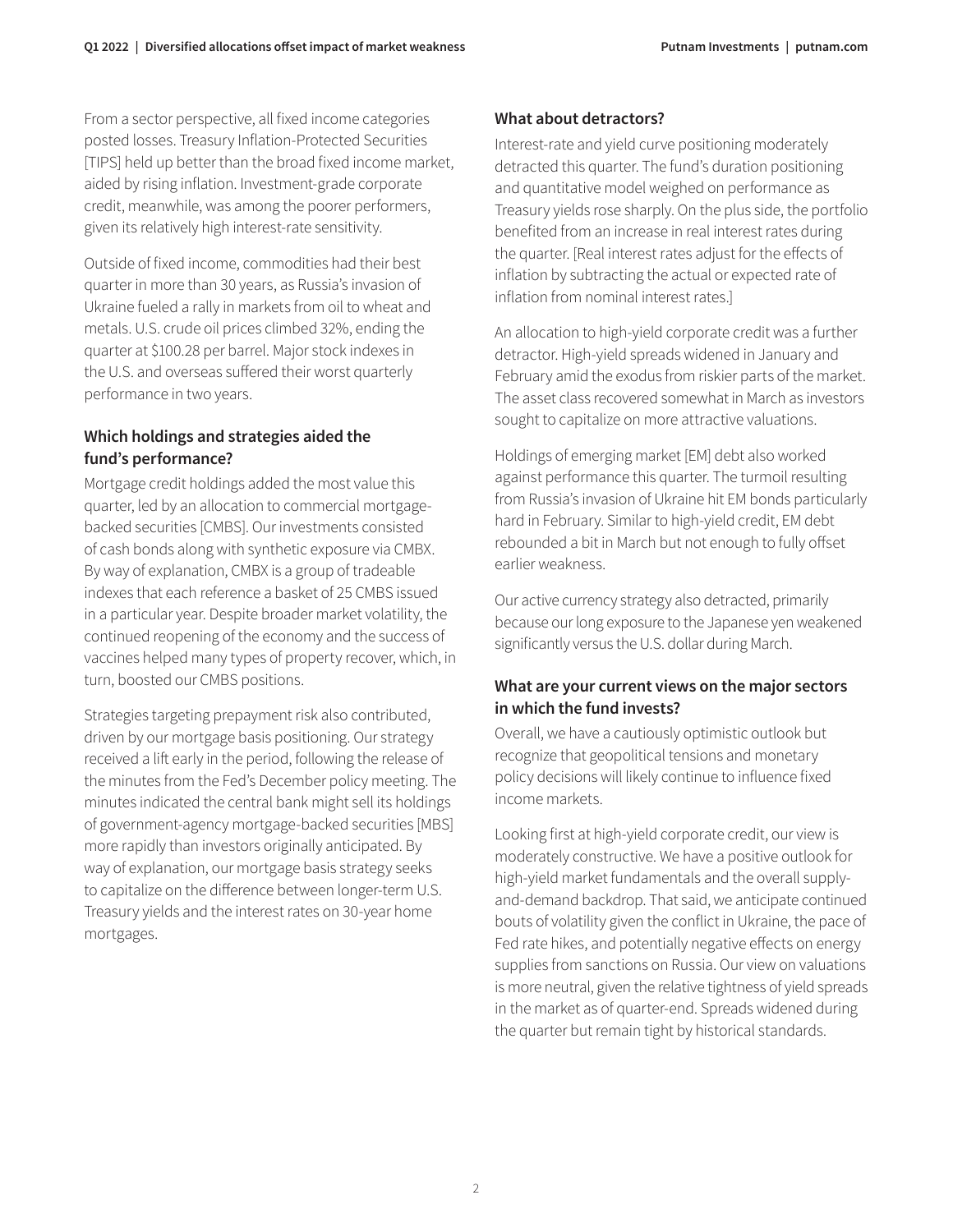We believe the fundamental environment will continue to improve in the CMBS market as workers return to offices, consumer traffic increases at retailers, and hotels welcome back business and leisure travelers. Our emphasis on investment opportunities in the U.S. broadly isolates us from geopolitical risk. Moreover, with real assets serving as collateral, along with the potential for rent adjustments, CMBS have historically performed well during periods of rising inflation. Consistent with risk markets generally, CMBS spreads widened during the quarter. The increased liquidity premium enhanced the appeal of select market segments.

Within residential mortgage credit, we believe continued high demand and low inventory of available homes is likely to push prices even higher. Given that home prices have already risen substantially and mortgage rates have moved up, we are aware that affordability has become a constraint for many prospective buyers. Consequently, we think the pace of home price appreciation is likely to moderate during 2022. Wider spreads have created better value among mid-tier and lower-rated securities. As a result, we are finding attractive investment opportunities in that area of the market, as well as among higher-rated securities.

We believe the Fed's shift toward tighter monetary policy may cause it to accelerate sales of MBS that it currently holds. A faster pace of MBS tapering may reduce home price inflation, helping to boost the Fed's inflationfighting mandate. Against this backdrop, we believe many prepayment-sensitive securities may offer attractive riskadjusted returns from current price levels and may offer meaningful upside potential if mortgage prepayment speeds slow. We think the fund's prepayment-related strategies provide an important source of diversification in the portfolio. In our view, prepayment strategies could benefit from an economic slowdown, a shift to supportive fiscal policies, or a sustained increase in mortgage rates.

In light of Russia's invasion of Ukraine, along with the Fed's shift to monetary tightening, the near-term outlook for emerging markets has become highly uncertain. Against this backdrop, we will focus on opportunities in countries that are less directly affected by geopolitical turmoil and global policy risk.

### **Putnam Diversified Income Trust (PDVYX)**

#### Annualized total return performance as of 3/31/22

|              | <b>Class Y shares</b><br>Inception 7/1/96 | ICE BofA U.S.<br><b>Treasury Bill Index</b> |
|--------------|-------------------------------------------|---------------------------------------------|
| Last quarter | $-0.50%$                                  | $-0.03%$                                    |
| 1 year       | $-7.69$                                   | 0.00                                        |
| 3 years      | $-0.10$                                   | 0.82                                        |
| 5 years      | 1.51                                      | 1.14                                        |
| 10 years     | 2.82                                      | 0.65                                        |
| Life of fund | 5.63                                      |                                             |

Total expense ratio: 0.72%

Returns for periods of less than one year are not annualized.

*Current performance may be lower or higher than the quoted past*  performance, which cannot guarantee future results. Share price, principal value, and return will vary, and you may have a gain or a loss when you sell your shares. Performance assumes reinvestment of distributions and does not account for taxes. For the most recent month-end performance, please visit [putnam.com.](https://www.putnam.com?ref=TL028.pdf) *Class Y shares before their inception are derived from the historical performance of class A*  shares (inception 10/3/88), which have not been adjusted for the lower expenses; had they, returns would have been higher. For a portion of the periods, this fund may have had expense limitations, without which returns would have been lower. Class Y shares are generally only available for corporate and institutional clients and have no initial sales charge.

The ICE BofA U.S. Treasury Bill Index is an unmanaged index that tracks the performance of U.S.-dollar-denominated U.S. Treasury bills publicly issued in the U.S. domestic market. Qualifying securities must have a remaining term of at least one month to final maturity and a minimum amount outstanding of \$1 billion. You cannot invest directly in an index.

ICE Data Indices, LLC (ICE BofA), used with permission. ICE BofA permits use of the ICE BofA indices and related data on an "as is" basis; makes no warranties regarding same; does not guarantee the suitability, quality, accuracy, timeliness, and/or completeness of the ICE BofA indices or any data included in, related to, or derived therefrom; assumes no liability in connection with the use of the foregoing; and does not sponsor, endorse, or recommend Putnam Investments, or any of its products or services.

The Bloomberg U.S. Aggregate Bond Index is an unmanaged index of U.S. investment-grade fixed-income securities.

BLOOMBERG® is a trademark and service mark of Bloomberg Finance L.P. and its affiliates (collectively "Bloomberg"). Bloomberg or Bloomberg's licensors own all proprietary rights in the Bloomberg Indices. Neither Bloomberg nor Bloomberg's licensors approve or endorse this material, or guarantee the accuracy or completeness of any information herein, or make any warranty, express or implied, as to the results to be obtained therefrom, and to the maximum extent allowed by law, neither shall have any liability or responsibility for injury or damages arising in connection therewith.

Duration measures the sensitivity of bond prices to interest-rate changes. A negative duration indicates that a security or fund may be poised to increase in value when interest rates increase.